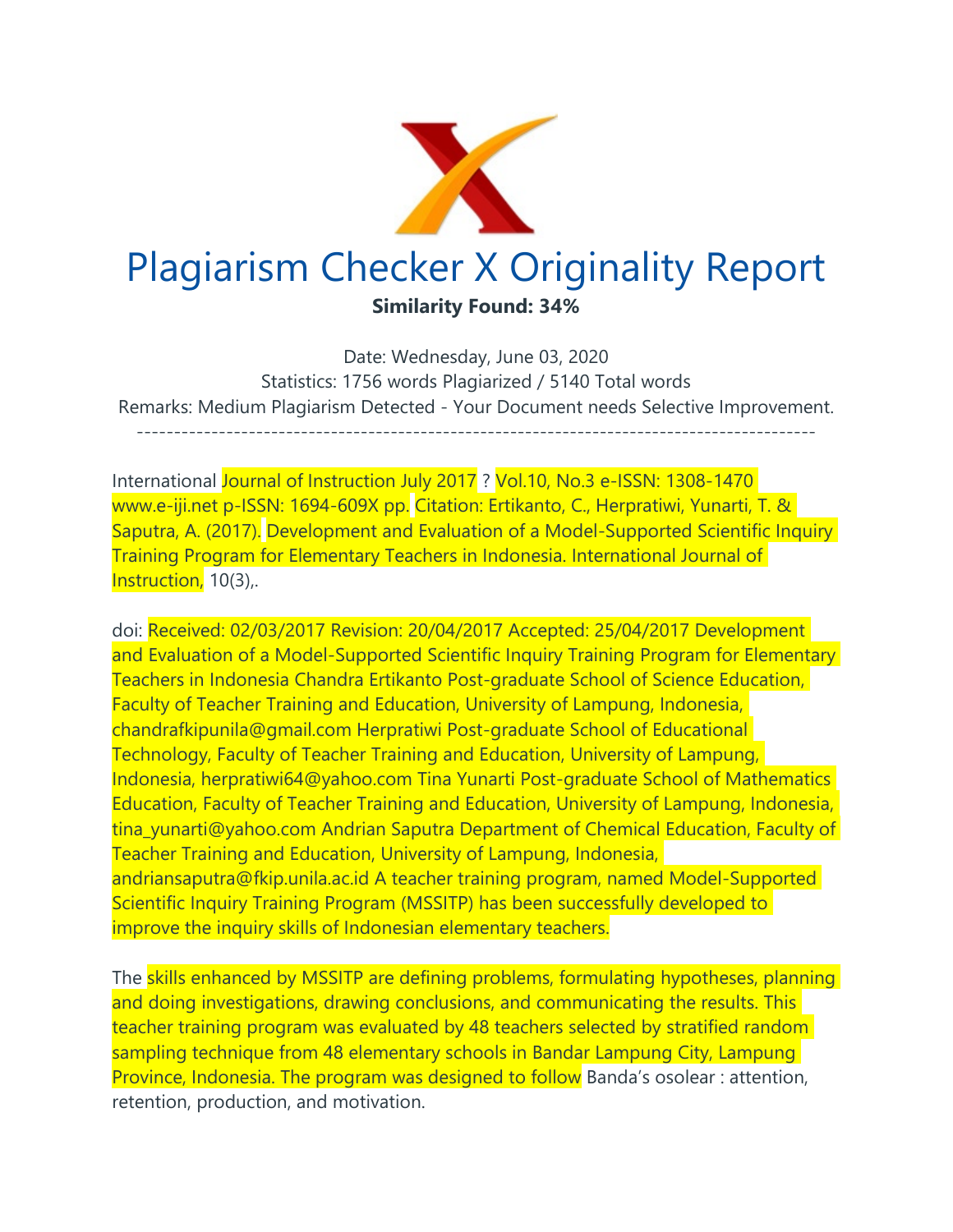The impact of MSSITP was evaluated in three ways. First, by analyzing the improvements of inquiry skills compared to conventional SITP through pretest and posttest control group design. Second, by using an inquiry questionnaire todibteacs' erpns f uir learning. Last, by using roinstrtoelicit heroinioothe poam.Trind significant iffer sig 0.

teacs' acquired from the two different training programs. Mean posttest scores, varying from 34.7 to 56.9 for the control group and 58.3 to 98.6 for the experimental group, confirmed the effectiveness of MSSITP. Key Words: teacher training, research and development, elementary teacher, model- supported scientific inquiry training program Development and Evaluation of a Model-Supported Scientific … International Journal of Instruction, July 2017 ? Vol.10, No.3

INTRODUCTION The concept about nature of science is essentially produced by a set of scientific processes such as observing natural phenomena, formulating hypotheses, and testing hypotheses by investigations or experiments (Lederman, 2006; Windschitl et al., 2008), so teaching science should be based on the characteristics of science itself.

Students should be trained to find the concepts of science through investigation of phenomena that contextually occur in daily life. One of the best approaches for teaching science is inquiry methods (DeBoer, 1991). The National Board of Education Standard (2006) in Indonesia lays down that learning science should involve the inquiry processes.

This way, students acquire **conceptual understanding of science** and scientific skills. Several studies confirm that inquiry- related teaching is effective in (a) enhancing ents' science literacy skills and confidence (Gormally et al., 2009); (b) improving student engagement, academic achievement, and learning outcomes (Prince & Felder, 2006); (c) in crsing ents' achievement in inquiry laboratories (Luckie, et al.,

2004); and (d) deepening conceptual understanding of matter, scientific process skills, and science attitudes for elementary students (Sims ek Kabinar 00 . Therefore, the inquiry method is really important for teaching science at each level of education. Ho,andwor 21 ns f natioedtioqb Trend in International Mathematics and Science Study (TIMSS), Progress in International Reading Literacy Study (PIRLS), and also by Program for International Student Assessment (PISA) show that Indonesian primary and secondary school students have only low levels of inquiry skills.

Indonesian science students in 2015 ranked as 36th out of 49 countries (Mullis et al., 2016), and only 69th out of 76 countries (OECD, 2016). TIMSS and PISA expse ndnesian ents' ncetual ifficulties in understanding facts, and putting together appropriate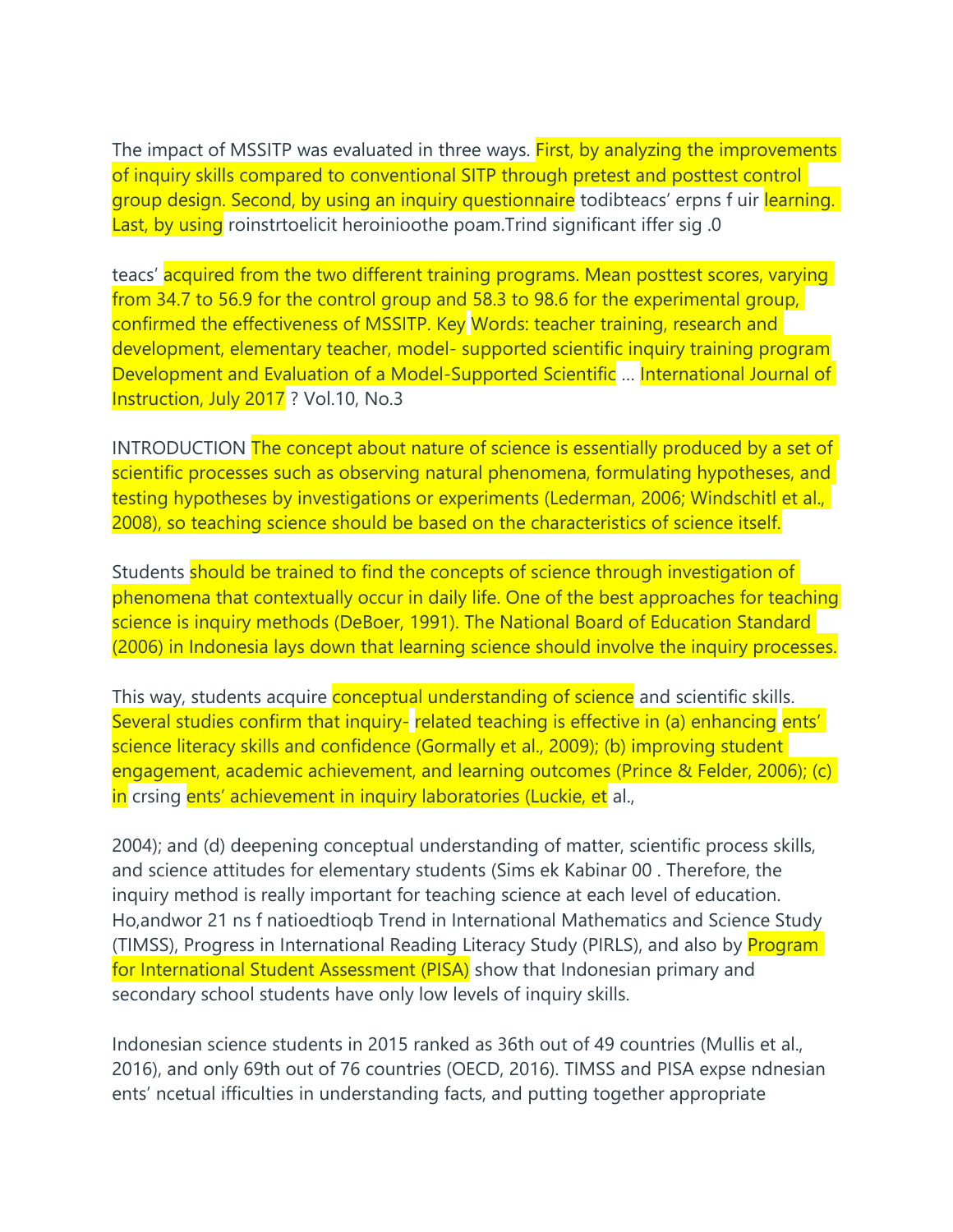assumptions and solutions, and also in their inability to formulate (let alone solve) scientific problems (Rosen, 2013).

Learning science at Indonesian elementary schools has not yet substantially enhanced the inquiry skills of students. Thus, the future choice of inquiry methods for learning science at elementary school is crucial. Students who come to understand the scientific thinking processes at an early school age will find it easier to think at higher educational levels in more complicated cases. The enhancement ostudinqy is highly tedbteacs' oas instructors and mentors, as well as motivators (Urhahne et al.,

2010; Williams & Williams, 2011; Allchin et al., 2014; Eshach et al., 2014, Loima & Vibulphol, 2014; Cheon & Reeve, 2015; Gillies & Nichols, 2015). Hattie (2013) states that teachers contribute 30% to the student achievement; another 50% is achieved by the students themselves and the remaining 20% of influence is because of the leadership, the school environment, the peer group and home.

Teachers who are competent in managing inquiry classrooms strongly affect their studacemic err Blanchard et al., 2010; Bruce et al., 2010). However, some researchers (Crawford, 2000; Lederman & Niess, 2000) show that elementary teachers in general lack an understanding of inquiry and do not have enough experience effectively to perform science teaching through Ertikanto, Herpratiwi, Yunarti, & Saputra International Journal of Instruction, July 2017 ? Vol.10, No.3

inquiry. The reasons are confusion about the meaning of inquiry, inadequate knowledge in inquiry methodology, and a mind-set that inquiry-based learning is difficult to manage (Welch et al., 1981). In the case of Indonesia, these concerns appear to be exacerbated by the fact that most elementary teachers are not science graduates.

Figures from the Centre of Data and Statistics, Ministry of Education and Culture of Indonesia, in 2013 reveal that 28.4% of the total 3,015,315 teachers have no bachelor degree or diploma, and most of them are elementary school teachers. Additonally, a 21 nal her competency test which also analyzes inquiry skills shows teachers from only seven provinces out of the total of 33 provinces pass the test (Rahman, 2015). Therefore, enhancing inquiry skills is an urgent issue for Indonesian elementary teachers.

Capobianco & Lehman (2006) recommend an intensive training program to give a better teacs' understanding of inquiry. The involvement in inquiry science experiences helps teachers better conceptualize inquiry and teach it to their students (Kielborn & Gilmer, 1999). However, Bressoux et al. (2009) note that some -not all-teacher training programs fail to reach their goals. In line with that, Rahman et al.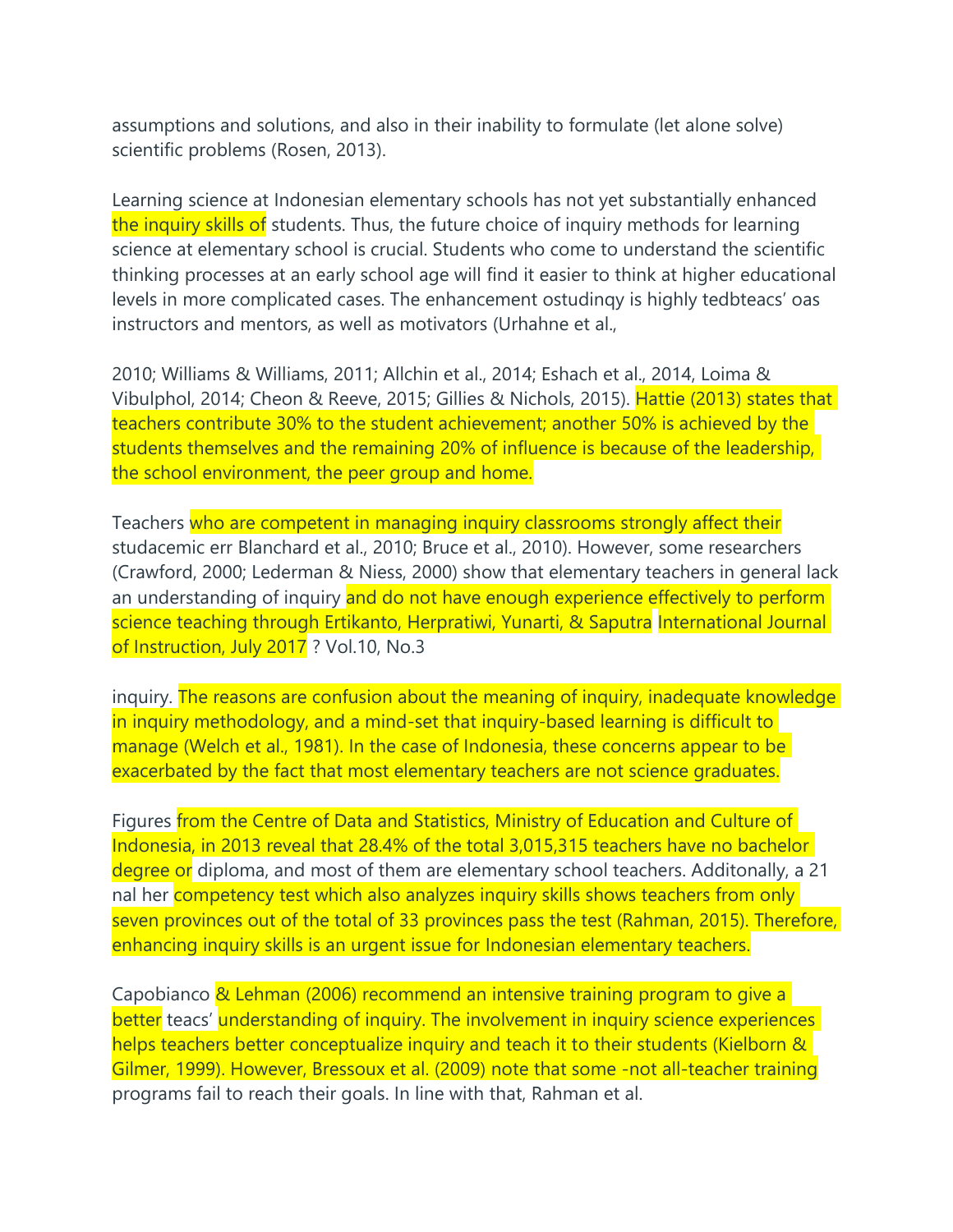(2015) say that teacs' rfessiodp programs in Indonesia, including various teacher certification programs and other forms of training conducted by local governments or appointed training institutions, have been implemented for over a decade, but are not yet considered to be effective in increasing teacher competence. On the other hand, despite its drawbacks, the training program is believed to be an effective way in introducing new knowledge, and of course it does provide an effective way for dominant stakeholders to control and limit the agenda, and to reduce teachers to a passive role as recipients of specific knowledge (Kennedy, 2005).

In this research, MSSITP is designed to enhance the scientific inquiry skills for Indonesian elementary school teachers. The enhancement of science concepts in this training program is assisted by the trs' observation of model behaviours as a core boBanda's cial ning r . Learning by observation of human behaviour helps to crystallise various concepts and skills that might be difficult to try alone (Bandura et al., 1966).

MSSITP is expected to enhance the inquiry skills of elementary school teachers, especially Indonesian teachers. METHOD Sample Forty-eight teachers were selected by the stratified random sampling technique from 48 elementary schools in Bandar Lampung City, the capital city of Lampung Province, Indonesia. Bandar Lampung City, we believe, has better educational access than other cities in Lampung Province, Indonesia.

Lampung Province overall has low teacher competency, scoring below the national mean on tests. Our sample consisted of 16 elementary teachers at grade 4, 16 teachers at grade 5, and others at grade 6, all selected by the stratified cluster random sampling technique from 48 elementary schools spread across the suburbs, the middle, and the centre of Bandar Lampung city.

Most teachers (83%) were women and 42 of them were senior teachers with more than 15 years experience and 45 of them worked as full-time teachers. Development and Evaluation of a Model-Supported Scientific … International Journal of Instruction, July 2017 ? Vol.10, No.3 Experimental design This research followed the seven steps of the Dick & Carey (1996) model of Research and Development design, i.e.

(1) research and information collecting, (2) planning, (3) developing preliminary form of products, (4) preliminary field testing, (5) operational field testing, (6) operational product revision, (7) main field testing. In the first step, we conducted a needs analysis, collecting information from the literature and from a field study.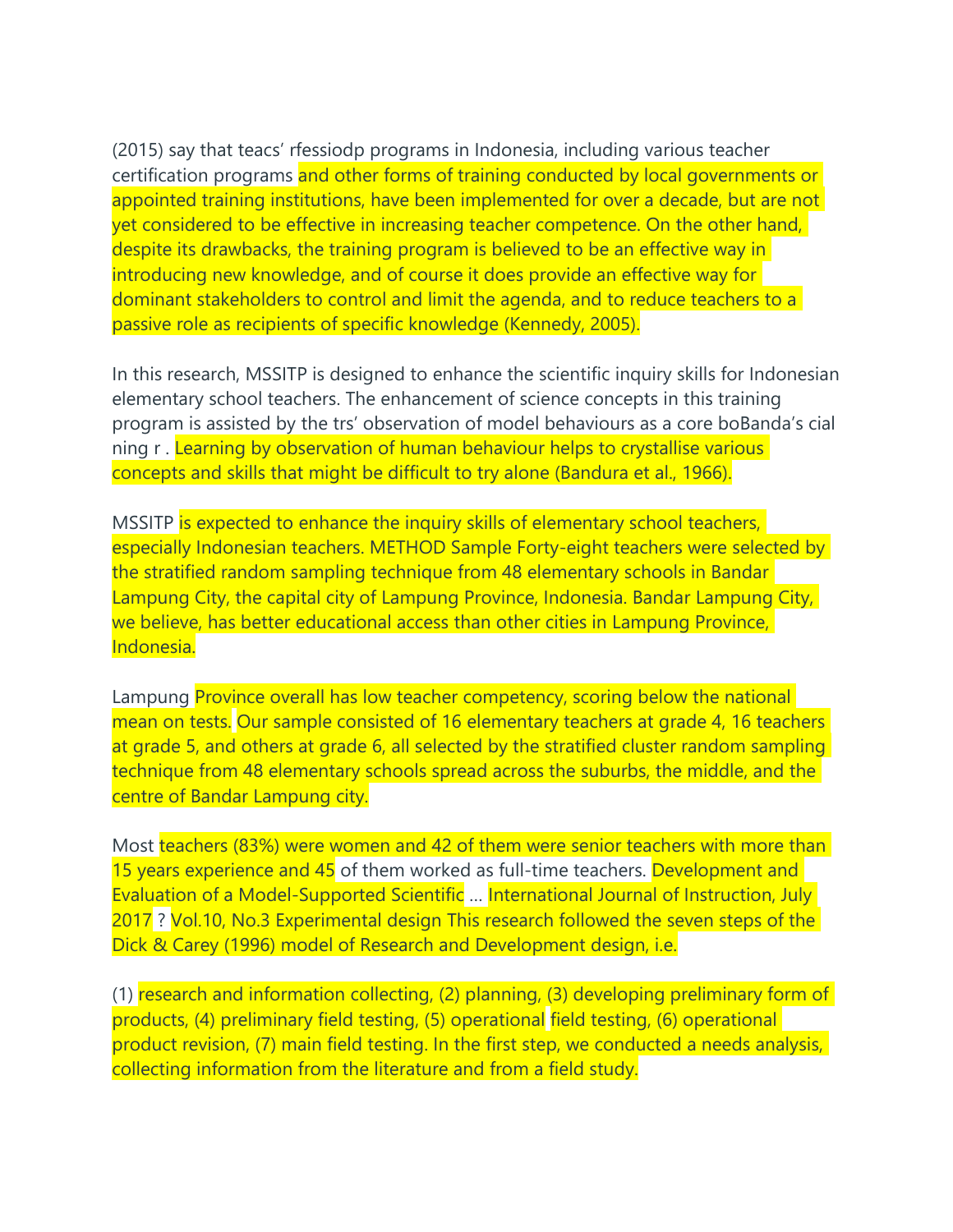The results of need analysis, literature, and field study were drawn upon to develop training materials, methods, and manuals. The drafts of preliminary work were validated by three experts: one in pedagogical assessment, one in science content, and one in scientific inquiry. Our validated program was trialled on 24 elementary teachers in a suburb of Bandar Lampung City by one group pretest-posttest design.

This first evaluation told us how to improve the program. Then, the revised program was ready to be evaluated on a larger scale (48 teachers). Larger scale evaluation of MSSITP was conducted on 48 elementary teachers from 48 elementary schools in Bandar Lampung by pretest-posttest control group design. The 48 teachers were divided into two groups, experimental and control.

All treatments and materials were the same for both groups, except that the experimental group was trained by MSSITP, and the control group received conventional SITP training only (without the modelling). Both programs were implemented in five sessions, each session was seven hours long. Details appear in Table 1 below. Instrument Instruments developed in this research were (1) measurements of inquiry skills (a pre- and a posttest); (2) an inquiry questionnaire; and (3) a record of teacher responses to the MSSITP.

The instruments were validated for reliability, item discrimination, and desirable difficulty level by 22 elementary teachers in Bandar Lampung City. The results showed that only 18 questions were preferably used in this research. Eighteen good- quality questions from the validation were checked again for reliability using the KR-20 method and we found a coefficient of 0.73 which indicated high reliability.

Moreover, seven questions in an inquiry questionnaire, given at the beginning and at the end of the poam, estab bking r( herpcetiooscienceteac at elementary school (items no. 1-3; b her consciousness of the importance of inquiry-based learning (items no. 4-5; c)teacs' ering f uir processes and evaluation (items no. 6-7). In addition, teachers gave their responses to the training materials, activities, lesson plans and scenarios, experiments, and follow-up that they received.

Data analysis The validated instruments were examined on main field testing of the experimental and control groups to determine the mean, maximum, minimum, and N-gain value. N-gain value indicates the increasing of inquiry skills for each teacher. Then, the normality test using one sample Kolmogorov- Smirv a 00) and hogeneity using Levene test a 00)w ere performed after N-gain data was obtained.

The normally-distributed and homogeneous data were analyzed further using T-test to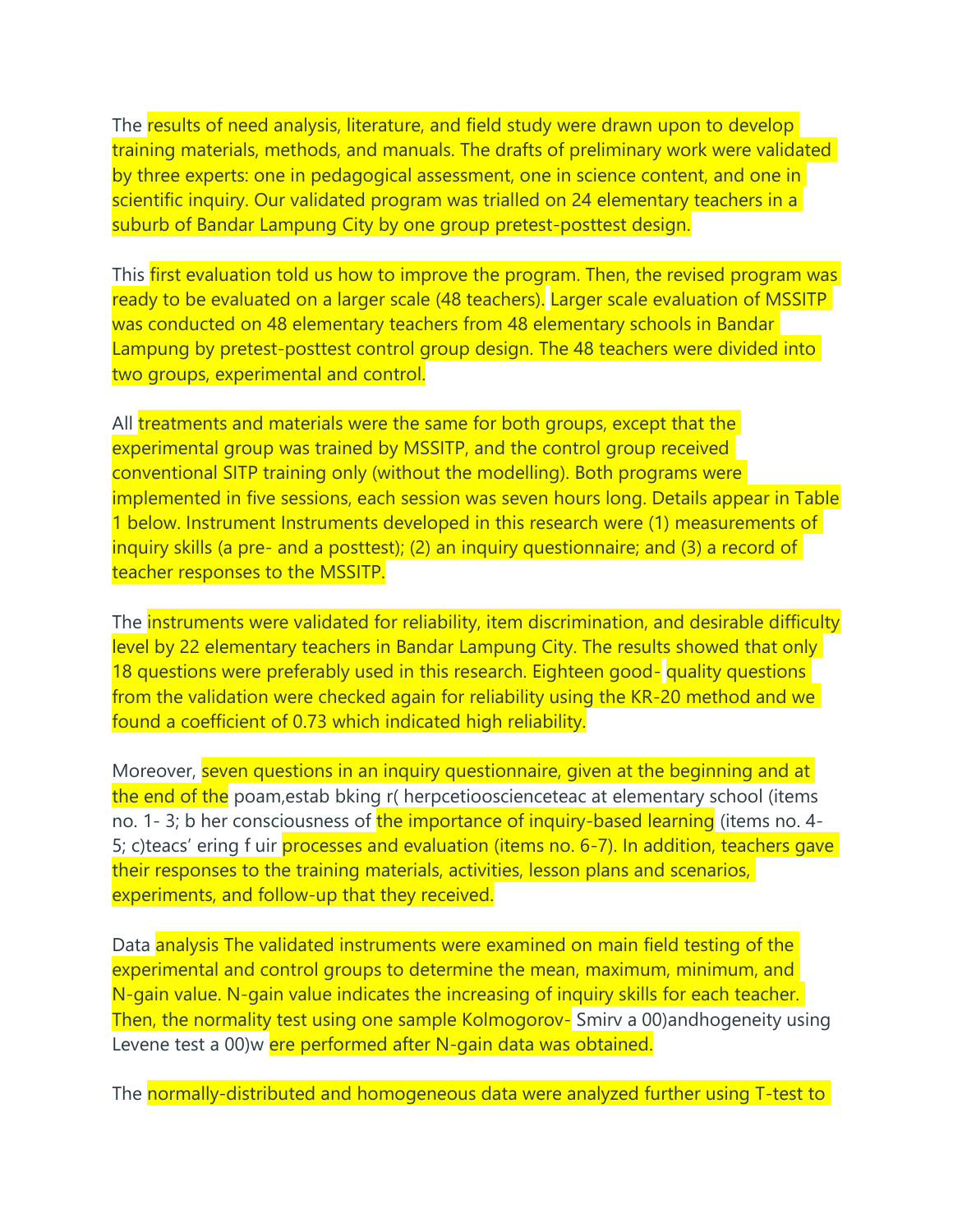justify the significance of Ertikanto, Herpratiwi, Yunarti, & Saputra International Journal of Instruction, July 2017 ? Vol.10, No.3 improvements due to the two different training programs, while the non-normal distribution and homogeneous data were processed using the nonparametric Mann- Whitney test.

FINDINGS Result of research The instruments of MSSITP were the training manual, the lesson plan structures and schedules, the printed teaching materials, and the exposition of inquiry skills. The general structure of the MSSITP and conventional SITP are presented in Table 1. Table 1 General structure of Conventional SITP (column 1) and MSSITP (column 2) Conventional SITP MSSITP First Meeting Pretest \*Official educational policy and program orientation \*Researcher prepares syllabus, lesson plan, assessment test, and inquiry based learning model \*Researcher presents lesson 1 (float and sink) \*Researcher prepares syllabus, lesson plan and inquiry based learning model \*Researcher presents theories of lesson 2 (light and vision) First Meeeting Pretest \*Official educational policy and program orientation \*Researcher prepares syllabus, lesson plan, assessment test, and inquiry based learning model \*Reseacher beccomes a model for lesson 1 (float and sink) \*Model always shows inquiry aspects in all activities of learning \*Researcher prepares syllabus, lesson plan and inquiry based learning model \*researcher discusses with the teachers inquiry aspects arising in lesson 1 Second Meeting \*Researcher prepares syllabus, lesson plan, assessment test, and inquiry based learning model \*Reseacher presents lesson 3 (solar system) \*During a lesson, researcher acts as a facilitator by asking about inquiry aspects arising in the lessons \*Researcher discusses with the teachers inquiry aspects arising in lesson 1 Second Meeting \*Researcher becomes a model of lesson 2 (light and vision) \*Model always shows inquiry aspects in all activities of learning \*Researcher prepares syllabus, lesson plan and inquiry based learning model \*Researcher discusses with the teachers inquiry aspects arising in lesson 2 Third Meeting \*Researcher discusses with the teachers inquiry aspects arising in lesson 2 \*Researcher discuss with the teachers inquiry aspects arising in lesson 3 Posttest Third Meeting \*Reseacher becomese a model of lesson 3 (solar system) \*Model always shows inquiry aspects in all activities of learning \*Researcher prepares syllabus, lesson plan and inquiry based learning model \*Researcher discusses with the teachers inquiry aspects arising in lesson 3 Posttest Fourth Meeting Workshop of lesson planning and peer teaching Fourth Meeting Workshop of lesson planning and peer teaching Fifth Meeting Actual peer teaching Fifth Meeting Actual peer teaching Development and Evaluation of a Model-Supported Scientific … International Journal of Instruction, July 2017 ? Vol.10, No.3 MSSIPapliedBandas' rosolear(9 66) which had four processes, as we said: attention, retention, production, and motivation.

MSSITP provided training materials such as the national policy on science learning, a model of inquiry learning, lesson plans, a science syllabus, and tools for evaluation.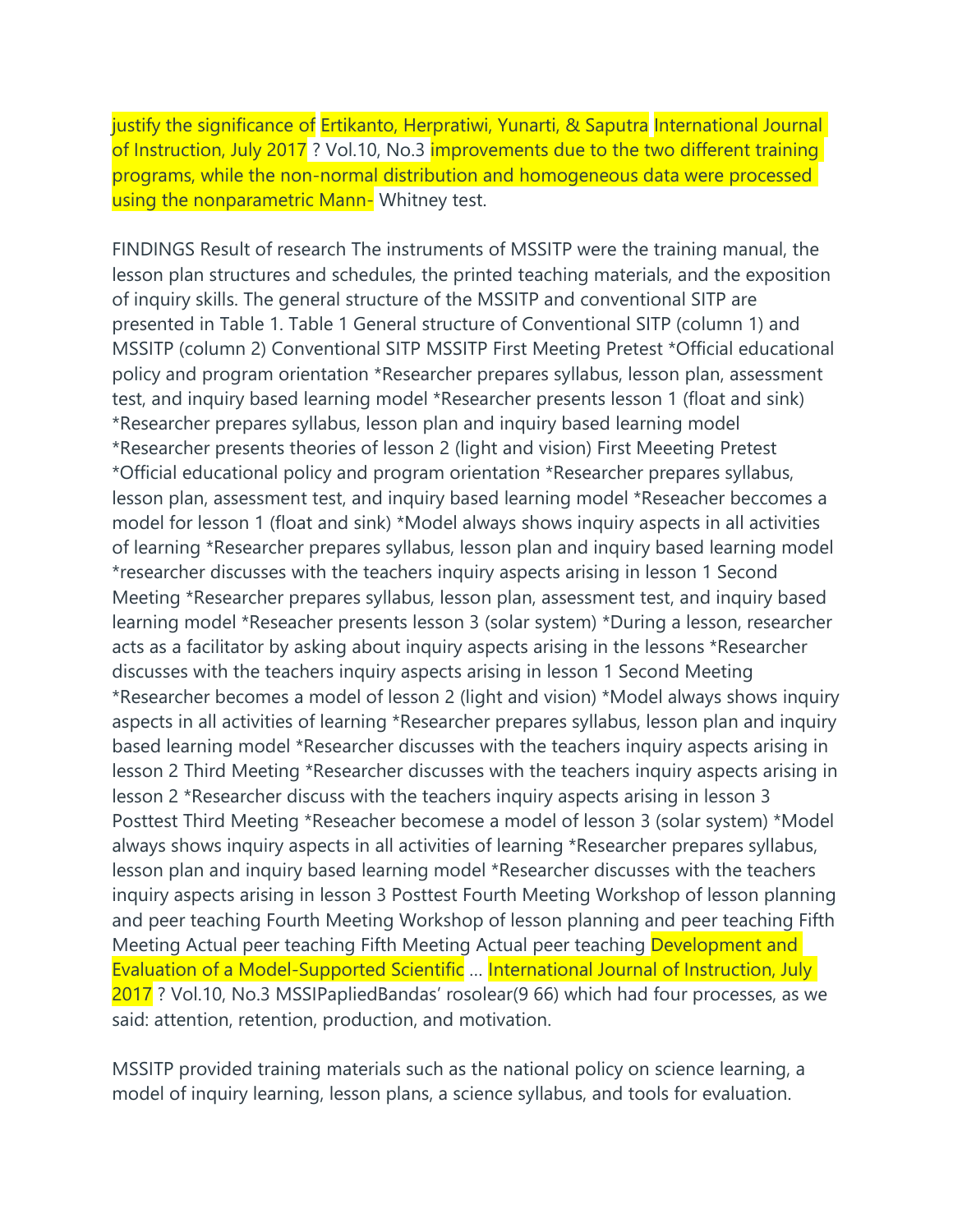Training exercises were given gradually by the instructor in the form of individual tasks. The lessons on float and sink, light and vision, and the solar system were good examples of the scientific topics that required simple experiments, instead of memorization.

The impact of MSSITP Teachers in this research were assessed on their ability to answer the inquiry questions. Inquiry aspects included: defining problems, formulating hypotheses, planning and doing investigations, drawing conclusions, and communicating the results (Pedaste, 2015).

The results of the statistical tests of normality and homogeneity, and the difference between the pre- and posttest scores for the experimental and control groups appear in Table 2. Table 2 Normality, homogenity, and the difference bet weetwomeatest f herinqy skills for both **experimental and control group** Score Group Normality test1) Homogenity2) Conclusion difference between two means test Conclusion Fobs Sig Leveneobs Sig Tobs/Uobs Sig Pretest Exp 0.153 0.149 0.740 0.394 normal and homogeneous 2.218 0.082 not significantly different3) Control 0.122 0.200 Posttest Exp 0.142 0.200 0.003 0.953 normal and homogeneous 12.189 0.000 significantly different3) Control 0.144 0.200 N-gain Exp 0.336 0.000 0.000 0.100 non-normal and homogeneous 6.071 0.000 significantly different4) Control 0.275 0.000 1)Kolmogorof- = 0.05) 3)T-test ( a = 0.05) 2) Levene test = 0.05) 4) Mann-Whitney test ( $a = 0.05$ ) Based on table 2, the pre- and posttest data were normally distributed and homogeneous while N-gain data were homogeneous and not normally distributed lead us to use T-test and Mann-Whitney test, respectively.

Moreover, the difference between the two means test for the pretest score in both the experimental and the control group has sig =  $0.082$  (that is, sig > 0.05) which means that the inquiry skills of the teachers in both groups were not significantly different before we implemented MSSITP. The posttest score, however, had  $sig = 0.000$  (that is, sig < 0.05) which indicates that MSSITP produced a significant (and positive) difference in teacher s' uirskills.

TeffecoMSSIPosepate ecoteacs' uirskills pesentedin Figure 1 below. Planning and doing investigations had the lowest mean score in pretest (23.6); this indicated that elementary teachers could not plan and conduct a simple experiment to prove or disprove a hypothesis. Meanwhile, the highest mean score in **Ertikanto, Herpratiwi, Yunarti, &** Saputra International Journal of Instruction, July 2017 ? Vol.10, No.3 pretest (54.2) was for defining problems; this was true for both the control and the experimental group.

Then, after the two different programs were implemented, there was an enhancement of all inquiry skills in both groups, but MSSITP produced more improvement than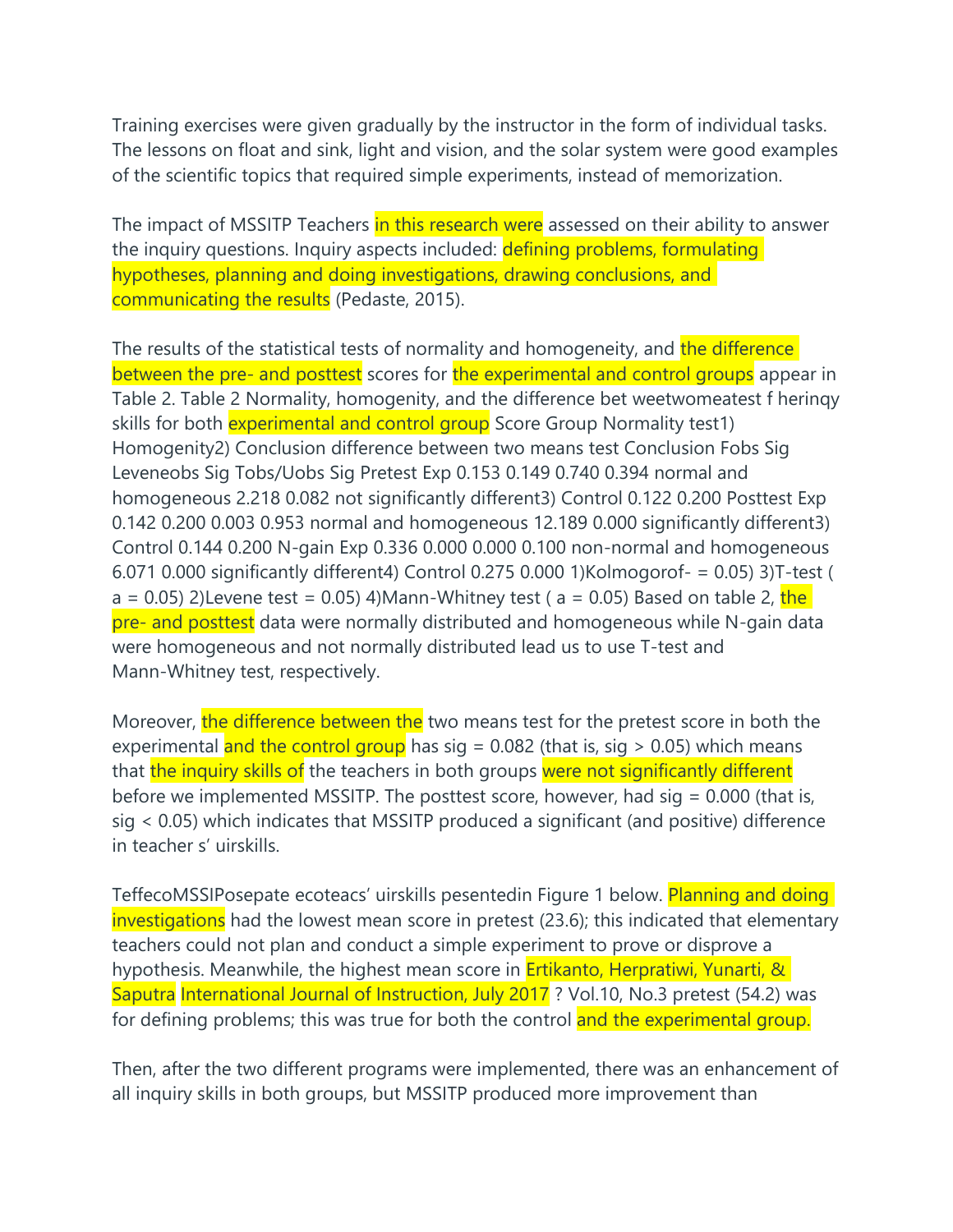conventional SITP did. For example, the posttest score for planning and doing investigations was 58.3 for the experimental group, while the control group score was 36.1.

Figure 1 Distribution of the means score of pre- and posttest for control and experimental groups on each inquiry aspect were studied. This information was also supported by the result of a non-parametric test using Mann- Whitney test obtained sig < 0.05 in all inquiry aspects. The N-gain of the experimental group was significantly different from the control group, confirming that MSSITP significantly rvedteacs' uirskills.

Pre- and posttest data were explored more deeply using the inquiry questionnaire (see Table 3). Table 3 Trf herinqy uestioe No Items At the beginning At the end Exp (%) Control (%) Exp (%) Control (%) 1 Learning science is really important 58 75 100 100 2 Teaching science in elementary school is easy 54 54 79 75 3 Science topics on elementary school is sufficiently taught by direct instruction 54 37 0 25 4 Inquiry-based learning is a waste of time 75 50 0 17 5 I want to implement inquiry learning 100 100 100 100 6 I understand the inquiry processes in learning science 25 50 66 58 7 I understand the evaluation of inquiry-based learning 25 50 79 83 Development and Evaluation of a Model-Supported Scientific … International Journal of Instruction, July 2017 ? Vol.10, No.3 At the end of the training, teachers gave their response to the MSSITP.

Components of MSSITP assessed include training materials and activities, lesson plan, learning activities, experiment, learning scenario, and follow-up as presented in table 4. Table 4 Teacher responses to the MSSITP Components Positive response Materials 83% Training activities 92% Lesson plan 100% Learning activities 96% Experiment 96% Learning scenario 98% Follow-up 85% DISCUSSION The Educational Quality Assurance Agency (LPMP) in Lampung Province (2007) reported that elementary school teachers in Lampung Province got a mean score of 46.5 from a standard 80.0 on the teacher competency test for science subjects.

Moreover, inquiry skills got a mean value of 33.2 from a maximum of 100 (Ertikanto et al., 2012). These data were supported by our preliminary study that revealed no proper inquiry processes used in lesson plans, only teacher-centered learning, and no hands-on activity. In such conditions, science learning outcomes are always lower than other subjects.

In this research, we developed an inquiry training program, named MSSITP, for elemen tarteacs,b n urtheoy f cial ning. Most human learning occurs in a social environment by observing others as a model of abilities both mental and physical (knowledge and skills),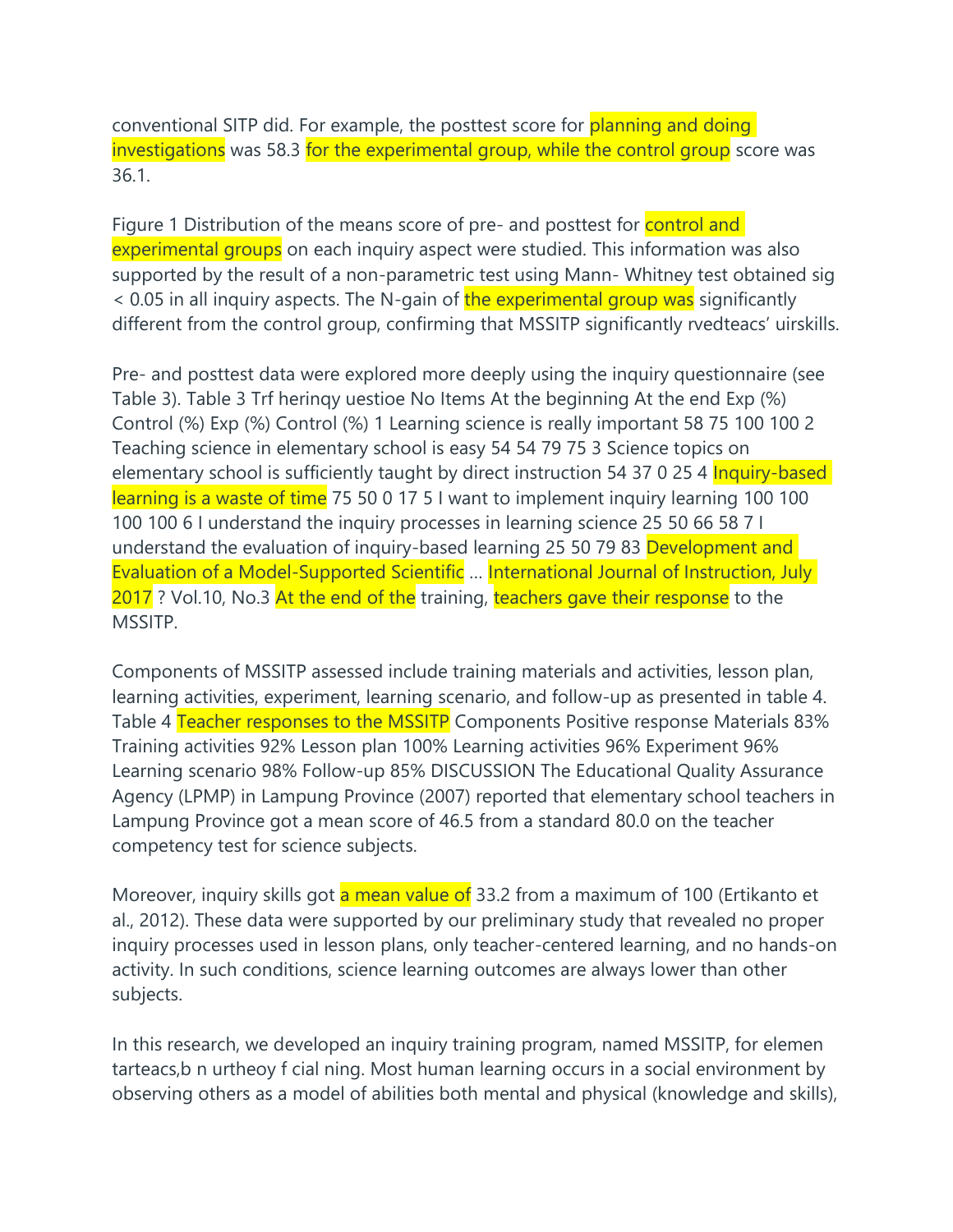attitudes, and beliefs. Learning by observing a modelled behaviour has a set of processes which include: (1) Attention, participants fo n moels' ehavios wernoo ifferin me (2) Retention, the behaviours that became the focus of attention were processed cognitively and the results were internalized, (3) Production, information in memory was retrieved in order to reproduce and copy the behaviour. Participants fixed the skills by mental and physical rehearsal.

(4) Motivation, was needed for participants consistently to perform attention, retention and production. Motivation was triggered in many ways such as making an interesting lesson, looking for the relationship between learning materials and participants ' est, feebk rd for learning achievement). In Table 2, the T-test for pretest shows sig 0.082 (sig > 0.05), that is, the initial inquiry skills of teachers were not significantly different between the control and experimental groups.

This was also supported by the mean score of pretest for each inquiry aspect in Figure 1. The aspect of defining problems has Mcon =  $54.2$  for the control group and Mexp = 52.8 for the experimental group; planning investigation has Mcon = 43.1 and Mexp = 34.7; formulating hypotheses has Mcon = 23.6 and Mexp = 23.6; drawing conclusions Ertikanto, Herpratiwi, Yunarti, & Saputra International Journal of Instruction, July 2017 ? Vol.10, No.3 has Mcon = 48.6

and Mexp = 38.9; and communicating the result has Mcon = 37.5 and Mexp = 33.3. At pretest, the mean score for each inquiry aspect showed that the control grupinitial uirskills e, even higher than, the experimental group. After implementation of the two different training programs, T-test for posttest showed sig =  $0.00$  (sig <  $0.05$ ) indicating that MSSITP and conventional SITP have dent ts n herskills.

This was confirmed by a mean scores comparison of pre- and posttest and T-test data on every aspect of inquiry skills in Figure 1. Again, MSSITP enhanced inquiry skills more than conventional SITP did. Enhancement of inquiry concepts in this research was caused by sequential and repeated learning on the training structure of MSSITP.

We considered that the elementary teachers were analytical learners who preferred information presented in sequential steps, besides a step-by-step approach enables learners easily to acquire information (Pitts, 2009). It was also confirmed that sequence-learning task enhanced the ability to acquire some new procedural skills over practice (Brown et al., 2010).

Moreover, models significantly mediated all skills enhancement in this research. According to Bandura & McDonald (93,osern f moels' ehavios uldcoerly rthe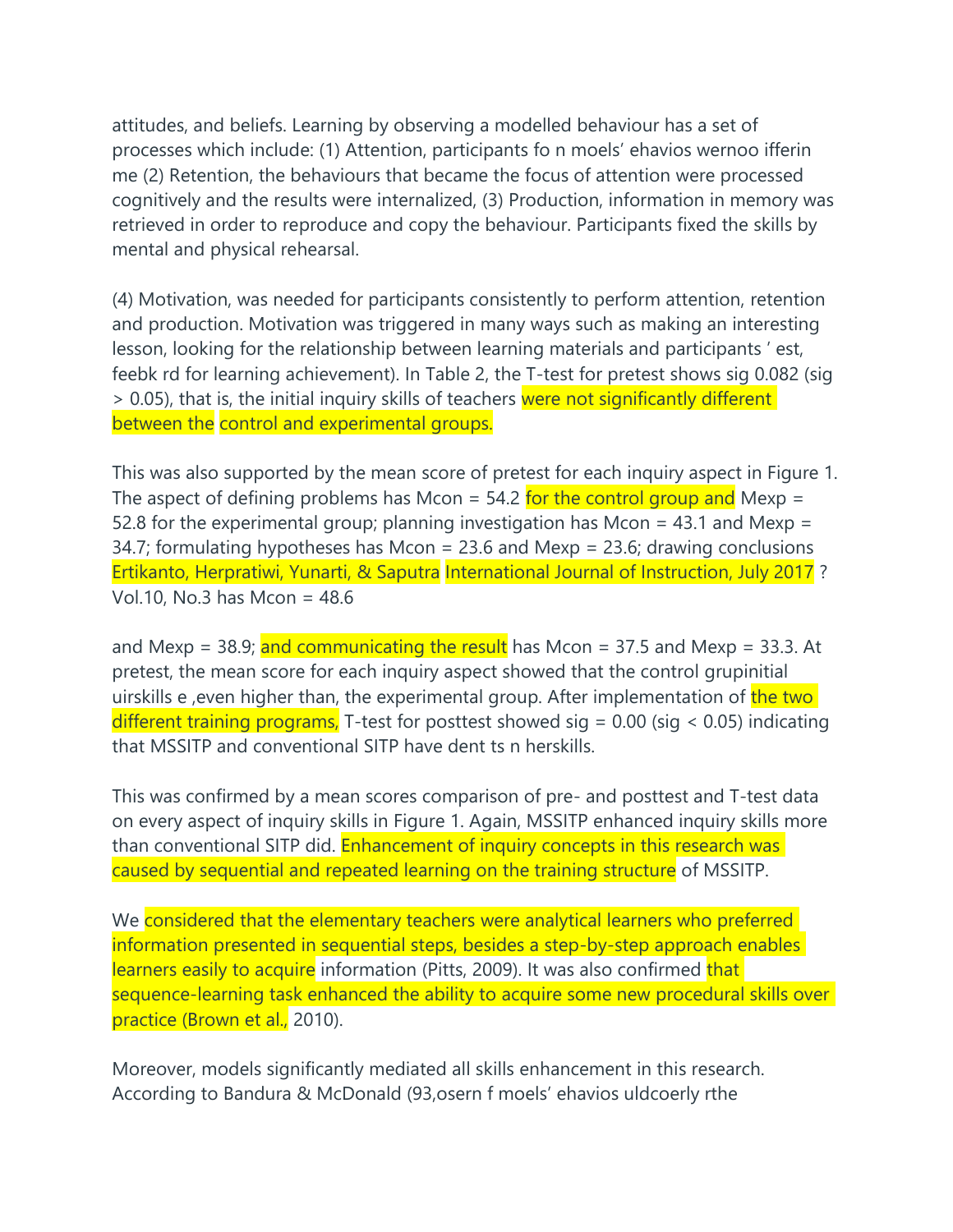acuisitioposs.Furmoe,Sáezet 21)alsosho intertio between student attention and teacher practices. In general, as ratings of attention improved, better performance was associated with better classroom behaviour.

The results of pre- and posttest were also supported by the inquiry questionnaire. At the beginning of the activity, more than half (> 50%) of the participants stated that (a) teaching science at elementary school was difficult, (b) teaching science was sufficiently done by direct instruction, and (c) science was not important for elementary school students.

This statement revealed that elementary teachers had low confidence in their skills in teaching science, probably stemming from their own educational background. As so& (07 ,'moelementarteacs e t specialists; their lack of experience with science affected their knowledge of science coandr lo nfid otheirskills teacscience the beginning, fewer than half (< 50%) of participants understood the inquiry process and its foundations in the scientific method.

In addition, most of them said that learning science using inquiry method was a waste of time, although all the participants desired to implement the methods in their classrooms. In contrast to the responses in the eginning,teacs' perceptions changed after the implementation of MSSITP and also after the control, conventional SITP.

As shown in Table 3, at the end of each program teachers realized that direct instruction (memory drill) in learning science at elementary school did not lead to concept mastery. Participants became more conscious of the importance of inquiry-based learning, and they gained confidence in teaching science. The teacs' espnse questionnaire confirmed that MSSITP out-performed conventional SITP (see Table 4).

More than 80% of participants approved of MSSI T's aining ials tivities, lesson plan, learning and experimental activities, learning scenario and training follow-up. Development and Evaluation of a Model-Supported Scientific … International Journal of Instruction, July 2017 ? Vol.10, No.3 CONCLUSION In this paper, we reported on the development of a **scientific inquiry training program** (MSSITP), and concluded that this program improved teacs' uirskills rthan did the conventional SITP.

The observation of modelled behaviour significantly impo herinqy thrugh rthe qn rce Additionally, the use of sequential and repeated learning in the training structure of MSSITP allowed participants easily to acquire inquiry concepts and skills. Finally, as confirmed by questionnaire, this training program successfully changed pticip perceptions of science teaching and their understanding of inquiry processes.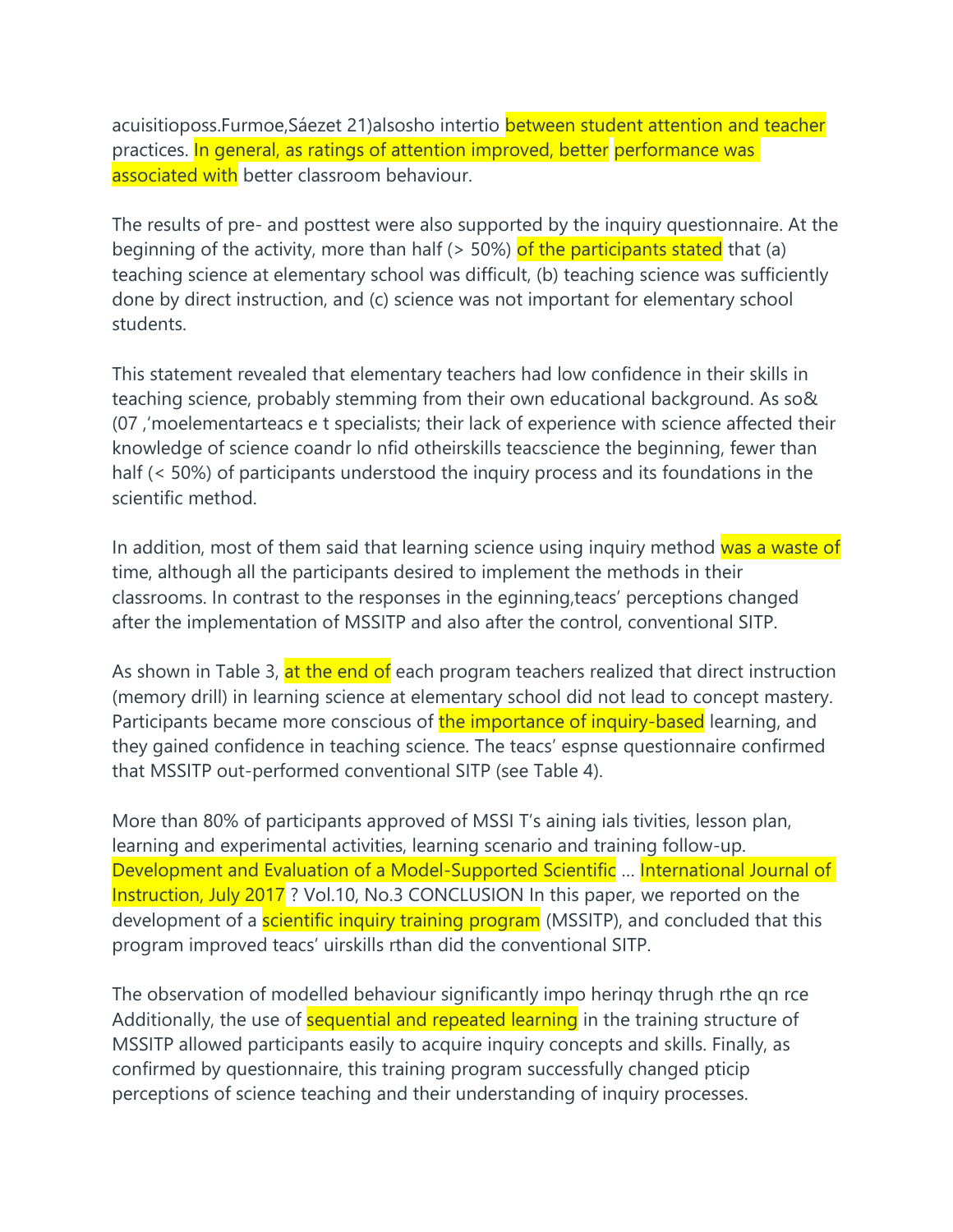ACKNOWLEDMENTS We owe many thanks to the Board of Education, Local Government of Lampung, and to all her ds,andteacs' rfessioassons KKG)fo valuable contributions. Special thanks go to to Mrs. Lisa Tania, MSc for constructive discussions in interpreting data. REFERENCES Akerson, V. L., & Hanuscin, D. L. (2007). Teaching nature of science through inquiry: Results of a 3 - year professional development program. Journal of Research in Science Teaching, 44/5, 653-680.

Allchin, D., Andersen, H. M., & Nielsen, K. (2014). Complementary approaches to teaching nature of science: integrating student inquiry, historical cases, and contemporary cases in classroom practice. Science Education, 98/3, 461-486. Bandura, A., Grusec, J. E., & Menlove, F. L. (1966). Observational learning as a function of symbolization and incentive set.

Child Development, 37/3, 499-506. Bandura, A. & McDonald, F. J. (1963). Influence of social reinforcement and the bromoels shapchildn's rjgments. Journal of Abnormal and Social Psychology, 67/3, 274-281. Blanchard, M. R., Southerland, S. A., Osborne, J. W., Sampson, V. D., Annetta, L. A., & Granger, E. M. (2010). Is inquiry possible in light of accountability?: A quantitative comparison of the relative effectiveness of guided inquiry and verification laboratory instruction.

Science Education, 94/4, 577-616. Bressoux, P., Kramarz, F., & Prost, C. (2009). Tchertr size studomes: rfrm ministrfoecmistakes. The Economic Journal, 119/536, 540-561. Brown, P. J. (2010). Process-oriented guided-inquiry learning in an introductory anatomy and physiology course with a diverse student population.

Advances in Physiology Education, 34/3, 150-155. Ertikanto, Herpratiwi, Yunarti, & Saputra International Journal of Instruction, July 2017 ? Vol.10, No.3 Bruce, C. D., Esmonde, I., Ross, J., Dookie, L., & Beatty, R. (2010). The effects of sustained classroom-embedded teacher professional learning on teacher efficacy and related student achievement.

Teaching and Teacher Education, 26/8, 1598-1608. Capobianco, B., & Lehman, J. (2006). Integrating technology to foster inquiry in an elementary science methods course: An action research study of one teacher ed ucar initiatives in a PT3 project. Journal of Computers in Mathematics and Science Teaching, 25/2), 123-146. Cheon, S. H., & Reeve, J. (2015).

A classroom-based intervention to help teachers drse ents' tivatio Contemporary Educational Psychology, 40, 99-111. Crawford, B. A. (2000). Embracing the essence of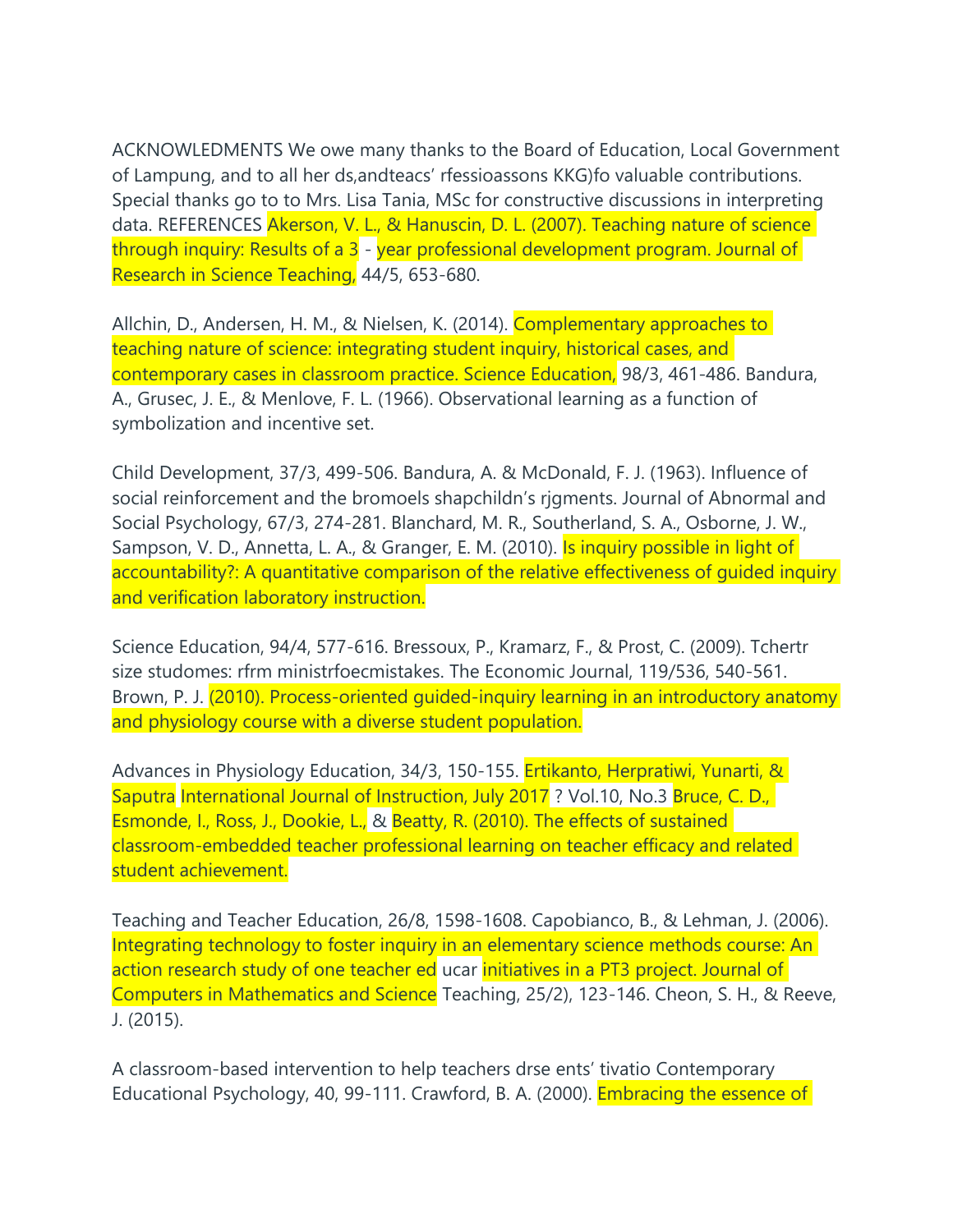inquiry: New roles for science teachers. Journal of Research in Science Teaching, 37/9, 916-937. DeBoer, G. E. (1991). A history of ideas in science education: Implications for Practice. 1234 Amsterdam Avenue, New York, NY 10027: Teachers College Press. Dick, W., & Carey, L. (1996).

The systematic design of instruction. 4th ed. New York, NY: Harper Collin Ertikanto, C., Widodo, A., Suhandi, A., & Tjasyono, H. K. B. (2012). Deskripsi analisis pengetahuan dan kemampuan inkuiri guru sebagai dasar pengembangan pelatihan kemampuan inkuiri dan mengajar sains bagi guru SD [The d escripnoteaers' inquiry knowledge and ability as a basic development of inquiry training for Indonesian elementary teacher].

Seminar Nasional Pendidikan MIPA, FKIP Universitas Lampung, November 2012. Bandar Lampung: Badan Penerbitan FKIP Universitas Lampung. Eshach, H., Dor-Ziderman, Y., & Yefroimsky, Y. (2014). Question asking in the science classroom: Teacher attitudes and practices. Journal of Science Education and Technology, 23/1, 67-81. Gillies,R.M. Nicho 21) w prpimarteacs' lementatio oinqy: eas' eflectiooteaccopative uir -based science. Research in Science Education, 45/2, 171-191. Gormally, C.,

Brickman, P., Hallar, B., & Armstrong, N. (2009). Effects of inquiry- b ning n ents' acskills nfid. International Journal for the Scholarship of Teaching and Learning, 3/2, 1-22. Hattie, J. (2003). Teachers make a difference: What is the research evidence?. **Australian** Council for Educational Research (ACER) Conference, Melbourne, 19 - 21st October 2003. Camberwell, Vic.: Australian Council for Educational Research.

## Retrieved 27 February, 2017 from

http://research.acer.edu.au/research\_conference\_2003/4/ Kennedy, A. (2005). Models of continuing professional development: a framework for analysis. Journal of In-Service Education, 31/2, 235-250. Kielborn, T. L., & Gilmer, P. J. (1999). Meaningful science: Teachers doing inquiry+ teaching science. Tallahassee, FL: ERIC.

Development and Evaluation of a Model-Supported Scientific ... International Journal of Instruction, July 2017 ? Vol.10, No.3 Lederman, N. G. (2006). Syntax of nature of science within inquiry and science instruction. In Scientific inquiry and nature of science (pp. 301-317). The Netherlands: Springer Netherlands. Lederman, N. G., Abd - El - Khalick, F., Bell, R. L., & Schwartz, R. S. (2002).

Views of nature of science questionnaire: Toward valid and meaningful assessment of learners' conceptions of nature of science. Journal of Research in Science Teaching, 39/6, 497- 521. Lederman, N. G., & Niess, M. L. (2000). Problem solving and solving problems: inquiry about inquiry. School Science and Mathematics, 100/3, 113-116. Loima, J., &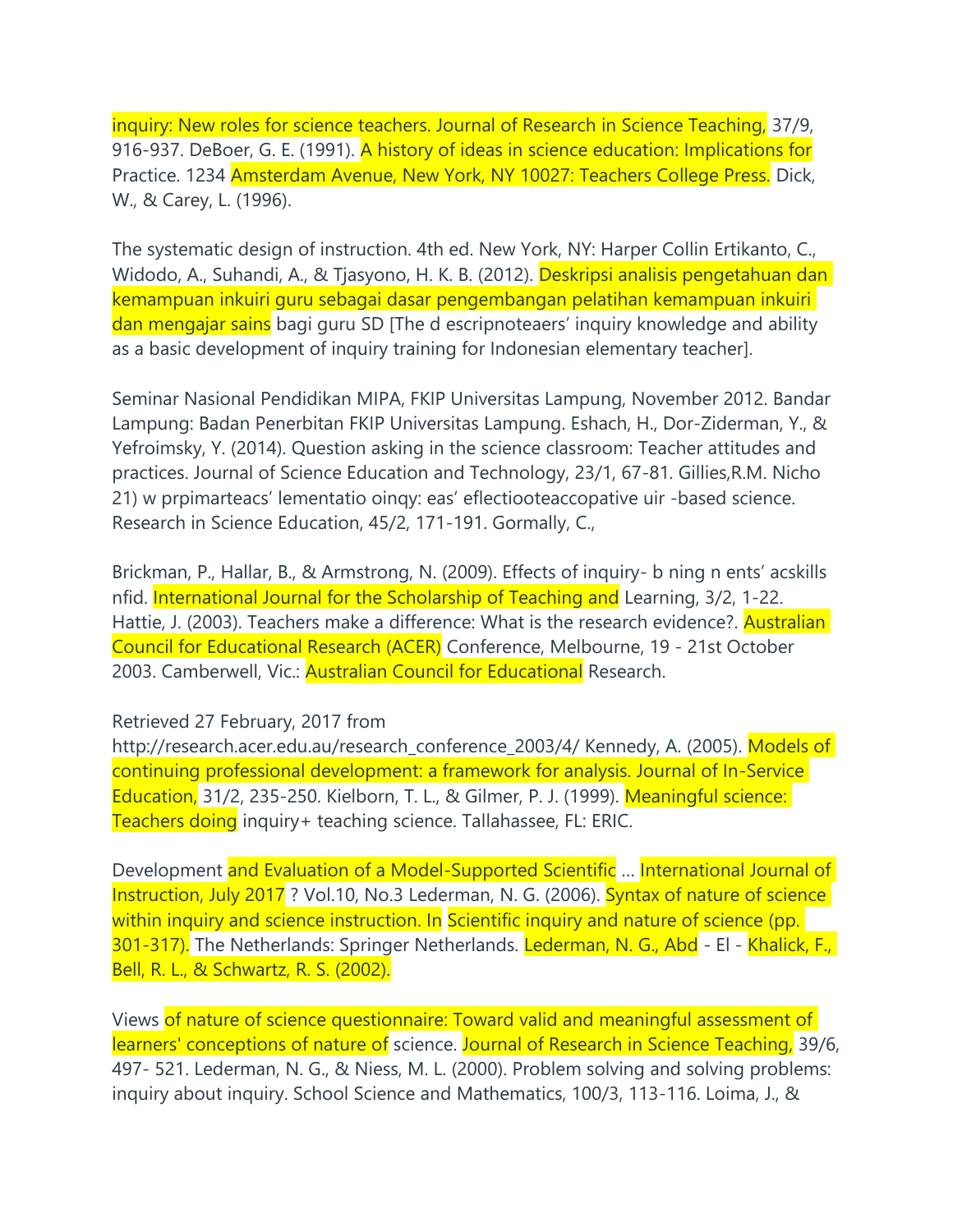Vibulphol, J. (2014).

Internal interest or external performing? A qualitative study on motivation and learning of 9th graders in Thailand basic education. Journal of Education and Learning, 3/3, 194-203. Luckie, D. B., Maleszewski, J. J., Loznak, S. D., & Krha, M. (2004). Infusion of collaborative inquiry throughout a biology curriculum increases student learning: a fouryea y f eaandStre Advances in Physiology Education, 28/4, 199-209.

Mullis, I. V. S., Martin, M. O., Foy, P., & Hooper, M. (2016). TIMSS 2015 International Results in Mathematics. Boston College, TIMSS & PIRLS International Study Center. Retrieved 26 February, 2017 from

http://timssandpirls.bc.edu/timss2015/international-results/ National Board of Education Standard. (2006). Retrieved 05 April, 2017 from

http://bsnp-indonesia.org/wp-content/uploads/kompetensi/Panduan\_Umum\_KTSP.pdf OECD. (2016).

PISA 2015 results (volume I): Excellence and equity in education. Paris: OECD Publishing. Paste, ,Mäts,M., De o. Riesen, S., Kamp .T... & Tsourlidaki, E. (2015). *Phases of* inquiry-based learning: Definitions and the inquiry cycle. Educational Research Review, 14, 47-61. Pitts, J. (2009). Identifying and using a teacher-friendly learning-styles instrument. The Clearing House: A Journal of Educational Strategies, Issues and Ideas, 82/5, 225-232.

Prince, M. J., & Felder, R. M. (2006). Inductive teaching and learning methods: Definitions, comparisons, and research bases. Journal of Engineering Education, 95/2, 123-138. Rahman, B. (2015). Mempersiapkan guru profesional: suatu pendekatan komprehensif (Preparing a professional teachers: a comprehensive approach).

Bandar Lampung: Badan Penerbitan FKIP Universitas Lampung. Rahman, B., Abdurrahman, A., Kadaryanto, B., & Rusminto, N. E. (2015). Teacher- based scaffolding as a teacher professional development program in Indonesia. Australian Journal of Teacher Education, 40/11, 67-78. Ertikanto, Herpratiwi, Yunarti, & Saputra International Journal of Instruction, July 2017 ? Vol.10, No.3 Rosen, Y. & Tager, M. (2013).

Evidence-centered concept map as a thinking tool in critical thinking computer based assessment. The 39th Annual International Association for Educational Assessment Conference (IAEA), the National Institute for Testing and Evaluation (NITE), 20-25 October 2013. Tel Aviv, Israel: International Association for Educational Assessment. Sáez ,Fom,J Otaib Schatschneider, C. (2012).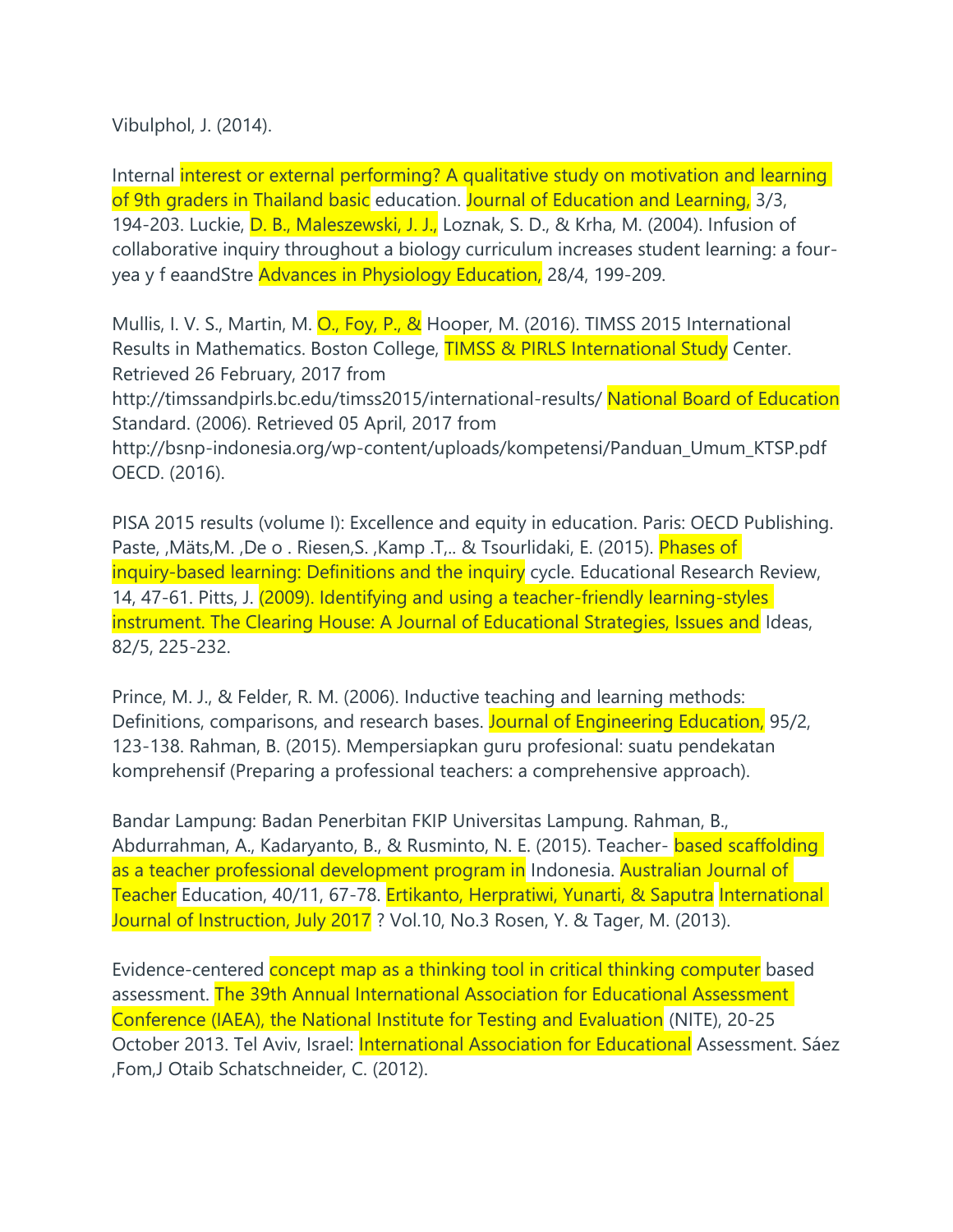Relations among student attention behaviors, teacher practices, and beginning word reading skill. Journal of Learning Disabilities, 45/5, 418-432. Simsek, P. & Kabapmar (2010). The effects of inquiry-based learning on elementary students'conceptual understanding of matter, scientific process skills and science attitudes. World Conference on Educational Sciences, Bahcesehir University, 4-8 February 2010. Istanbul, Turkey: Elsevier. Urhahne, D., Schanze, S., Bell, T., Mansfield, A.,

& Holmes, J. (2010). Role of the teacher in computer - supported collaborative inquiry learning. International Journal of Science Education, 32(2), 221-243. Welch, W. W., Klopfer, L. E., Aikenhead, G. S., & Robinson, J. T. (1981). The role of inquiry in science education: Analysis and recommendations. Science Education, 65(1), 33-50. Williams, K. C., & Williams, C. C. (2011). Five key ingredients for improving student motivation.

Research in Higher Education Journal, 12(1), 1-23. Windschitl, M., Thompson, J., & Braaten, M. (2008). Beyond the scientific method: Model - based inquiry as a new paradigm of preference for school science investigations. Science Education, 92(5), 941-967.

## INTERNET SOURCES:

-------------------------------------------------------------------------------------------

 $<1\%$  -

http://staffnew.uny.ac.id/upload/132255129/penelitian/2%20IJI%20Heri%20Retnawati-B %20Kartowagiran-J%20Arlinwibowo-E%20Sulistyaningsih-2017-10(3).pdf

- <1% http://repository.lppm.unila.ac.id/view/subjects/LB1501.html
- <1% https://files.eric.ed.gov/fulltext/EJ1191726.pdf
- 9% https://files.eric.ed.gov/fulltext/EJ1150995.pdf
- 8% http://www.e-iji.net/dosyalar/iji\_2017\_3\_7.pdf
- <1% http://www.journal.nu.ac.th/JCDR/issue/archive
- <1% https://www.sciencedirect.com/science/article/pii/S0742051X16301391

 $<1\%$  -

https://www.researchgate.net/publication/227912458\_Student\_affect\_and\_conceptual\_u nderstanding\_in\_learning\_chemistry

<1% - https://nces.ed.gov/surveys/pisa/

 $<1\%$  -

https://www.researchgate.net/publication/324877588\_Jurnal\_Pendidikan\_Progresif

- <1% https://files.eric.ed.gov/fulltext/EJ1083369.pdf
- <1% https://doaj.org/article/a8c611a25ef84fc5b2019f7e763fd310
- <1% https://www.ncbi.nlm.nih.gov/pubmed/28035912
- <1% https://issuu.com/anuradhajaiswal/docs/dr.\_anuradha\_jaiswal\_phd\_thesis\_pdf
- <1% https://www.nap.edu/read/11312/chapter/5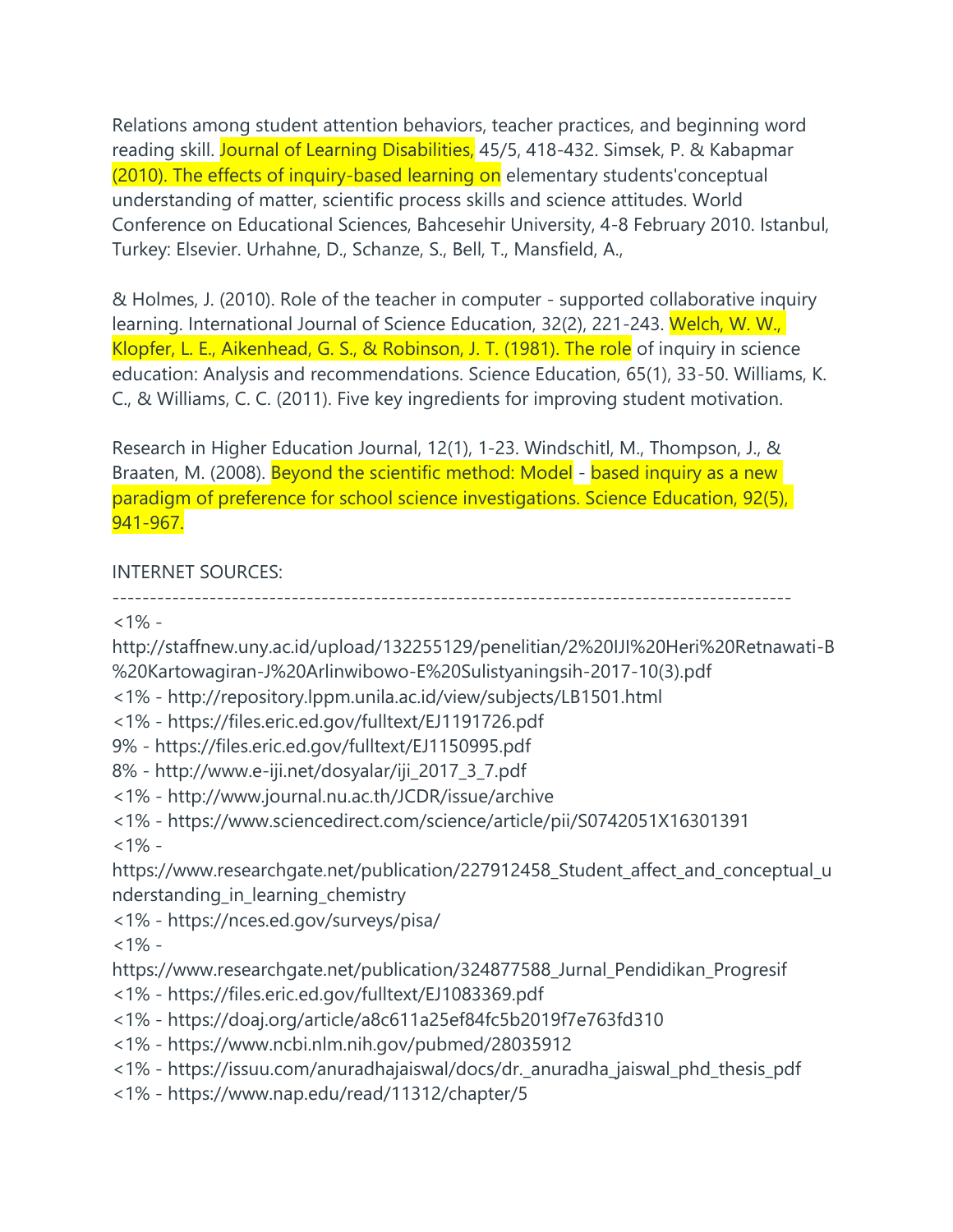<1% - https://cyfar.org/types-statistical-tests

 $<1\%$  -

https://www.researchgate.net/publication/264346878\_The\_Impact\_of\_iCivics\_on\_Student s'\_Core\_Civic\_Knowledge

<1% - https://link.springer.com/article/10.1007/s11558-016-9243-2

<1% - https://www.ncbi.nlm.nih.gov/pmc/articles/PMC5105970/

<1% - https://www.thoughtco.com/what-is-an-experimental-group-606109 1% -

https://www.researchgate.net/publication/284607862\_Identifying\_and\_Using\_a\_Teacher-Friendly\_Learning-Styles\_Instrument

<1% - https://www.ncbi.nlm.nih.gov/pubmed/31559844

<1% - https://www.sciencedirect.com/science/article/pii/S2213624X20300158  $<1\%$  -

https://www.researchgate.net/publication/311662493 Frequent Use of Emergency Dep artments\_by\_the\_Elderly\_Population\_When\_Continuing\_Care\_Is\_Not\_Well\_Established  $<1\%$  -

https://www.researchgate.net/publication/271178342\_Blended\_Learning\_in\_a\_University EFL Writing Course Description and Evaluation

<1% - https://www.ncbi.nlm.nih.gov/pmc/articles/PMC3328644/

<1% - https://www.nfb.org/images/nfb/publications/jbir/jbir18/jbir080203.html

<1% - https://www.ncbi.nlm.nih.gov/pmc/articles/PMC6981800/

 $<1\%$  -

http://www.ascd.org/publications/books/108008/chapters/Learning-Through-Reflection. aspx

 $<1\%$  -

https://www.researchgate.net/publication/284150028 Practical Advice for Teaching Ing uiry-Based\_Science\_Process\_Skills\_in\_the\_Biological\_Sciences

<1% - https://link.springer.com/chapter/10.1007%2F978-94-007-2457-0\_7

<1% - https://link.springer.com/article/10.1007/s11191-016-9821-y

 $<1\%$  -

http://psychologyoftheinformationuser.weebly.com/uploads/8/8/7/4/8874544/cheng\_he rnandez\_yang\_assignment\_4\_research\_paper.docx

<1% - https://link.springer.com/article/10.1007%2Fs11165-015-9486-6

<1% - https://pogil.org/educators/additional-resources/references/biology-references

<1% - https://journals.sagepub.com/doi/full/10.1177/0198742919876656

<1% - http://legacy.oise.utoronto.ca/research/field-centres/ross/vita.htm  $<1\%$  -

https://www.sciencedirect.com/journal/teaching-and-teacher-education/vol/26/issue/8 1% - https://www.learntechlib.org/primary/p/38875/

<1% - https://issuu.com/pensamultimedia/docs/sird\_n.\_15-2015/148